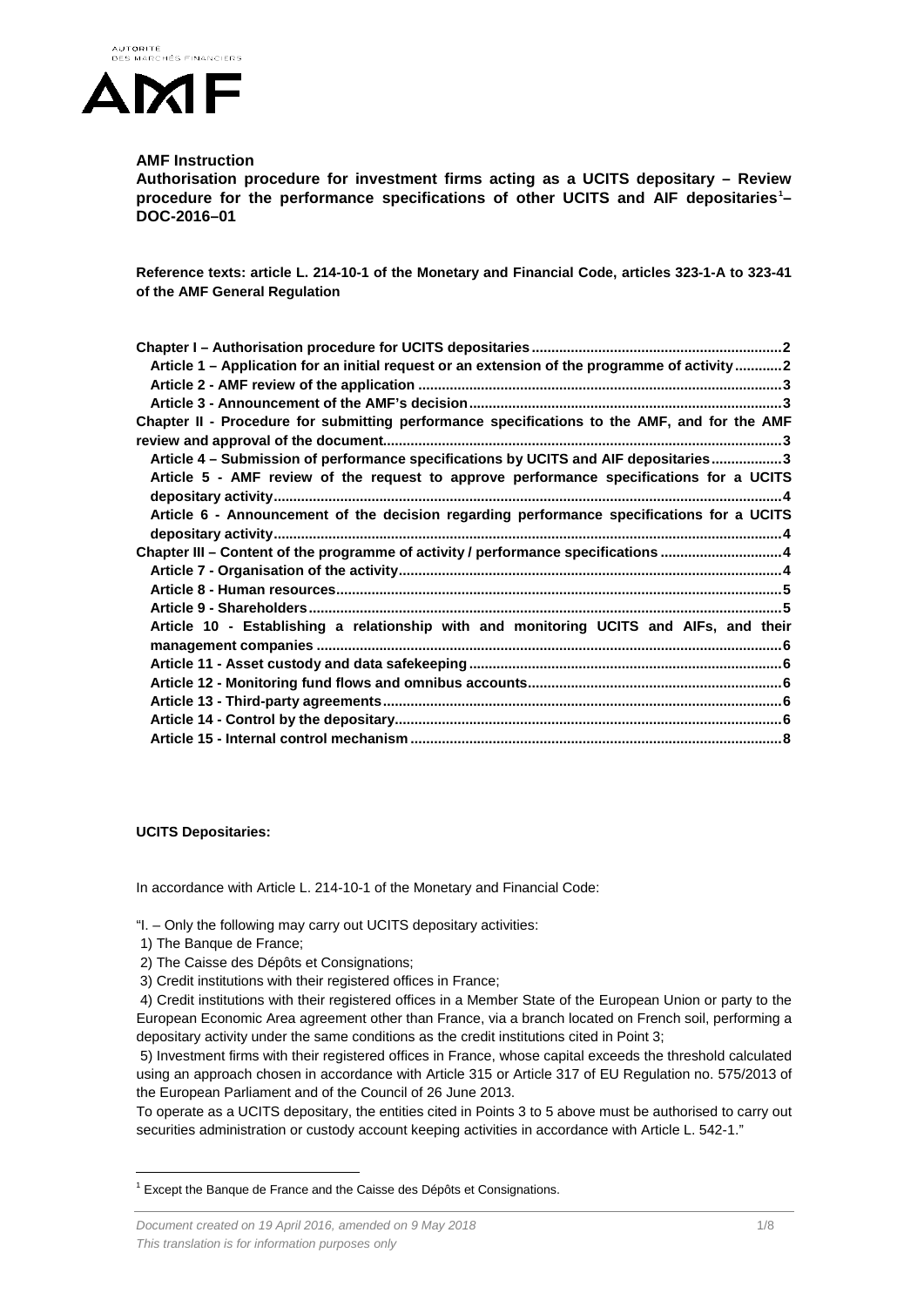

### **AIF Depositaries:**

In accordance with the provisions of the Decree of 6 September 1989, amended by the Decree of 25 July 2013 followed by the Decree of 20 October 2016:

"AIF depositaries may include:

- ― The Banque de France;
- ― The Caisse des Dépôts et Consignations;
- ― credit institutions;

― investment firms authorised to exercise custody account keeping activities;

― insurance companies and capitalisation undertakings governed by the Insurance Code;

― branches established on French territory of credit institutions that have their registered office in the European Union and are authorised as depositaries in their home State and pursuant to Directive 2006/48/ EC of the European Parliament and the Council of 14 June 2006 relating to the taking up and pursuit of the business of credit institutions;

― branches established on French territory of investment firms that have their registered office in a European Union Member State and are authorised as depositaries in that State and are subject to the capital requirements under the terms of Article 20, Paragraph 1 of Directive 2006/49/EC of the European Parliament and the Council of 14 June 2006 on the capital adequacy of investment firms and credit institutions, including capital requirements related to operating risk and which also provide ancillary safekeeping and administration of financial instruments services for the account of clients in accordance with Annex 1, Section B, Point 1 of Directive 2004/39/EC. In all cases, such investment firms must have capital of an amount of at least the level of initial capital referred to in Article 9 of Directive 2006/49/EC. »

This instruction applies to UCITS and AIF depositaries governed respectively by Chapters II and III of Title II of Book III of the AMF General Regulation<sup>[2](#page-1-2)</sup>:

Chapter I of this instruction details the authorisation process for investment firms acting as UCITS depositaries;

- Chapter II describes the submission process for the performance specifications of credit institutions and branches of credit institutions acting as UCITS and AIF depositaries, investment firms and branches of investment firms acting as AIF depositaries, and the AMF's process for approving the performance specifications of UCITS depositaries;

Chapter III specifies the content of the programme of activity / performance specifications.

#### <span id="page-1-0"></span>**Chapter I – Authorisation procedure for UCITS depositaries**

This chapter applies solely to investment firms wanting to act as a UCITS depositary.

In order to approve an investment firm's programme of activity in respect of its depositary activity, the AMF must verify that the firm meets the conditions set out in Article L. 2014-10-1 of the Monetary and Financial Code and Article 323-1-A of the AMF General Regulation, and clarified in this instruction.

#### <span id="page-1-1"></span>**Article 1 – Application for an initial request or an extension of the programme of activity**

All investment firms that have their registered office in France and want to operate as a UCITS depositary must file an application with the ACPR requesting authorisation to exercise the function of UCITS depositary.

In order to authorise the request, the ACPR must verify that the investment firm's programme of activity has been approved by the AMF, that its capital meets the requirements calculated according to an

<span id="page-1-2"></span> $2$  This does not include the securitisation vehicles acting as a depositary discussed in Chapter IIIA of the AMF General Regulation.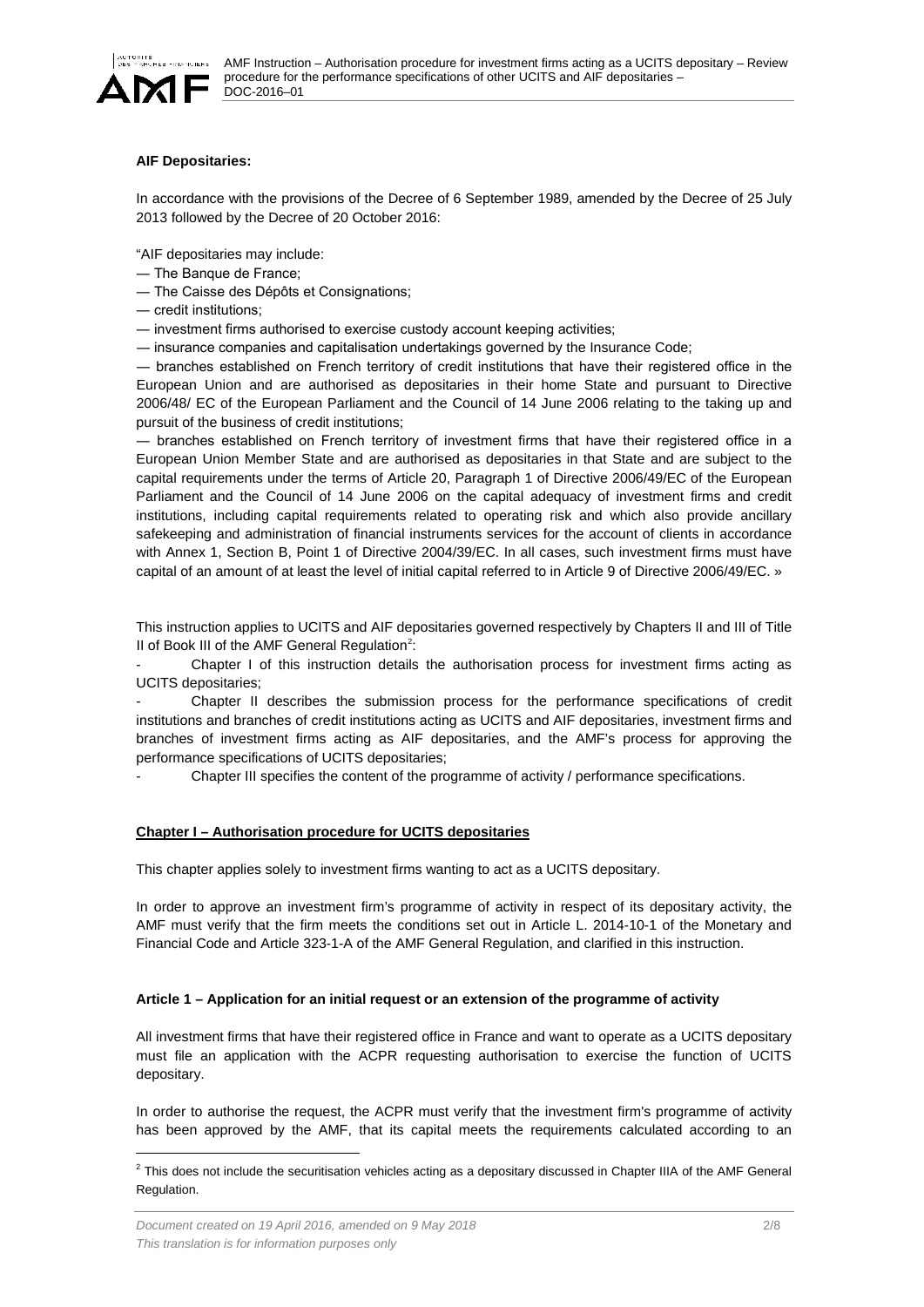

approach that complies with Article 315 or Article 317 of Regulation 575/2013/EU of the European Parliament and of the Council of 26 June 2013, and that the firm is certified to perform securities administration or custody account keeping activities.

The ACPR cannot grant its authorisation unless the AMF has approved the programme of depositary activity attached to the application form.

Within five business days of the receipt of a complete application, in accordance with the provisions of Article R. 532-3 of the Monetary and Financial Code, the ACPR shall provide a copy of the programme to the AMF.

To expedite their review of the application, the ACPR and AMF may ask the applicant to send them an electronic version of the application.

### <span id="page-2-0"></span>**Article 2 - AMF review of the application**

When reviewing the application, the AMF may contact the applicant directly to request any additional information it needs to conduct its review.

The AMF may need to suspend its review period, as specified below, if the application lacks any of the items it needs to conduct its review. The applicant may send in the missing items electronically or by post, making sure to provide the application's reference numbers. If the AMF does not receive the requested items within 60 days of the date the additional information was requested, the application shall become void, and the AMF will inform the ACPR and the applicant of this fact.

The programme of activity is part of the application, so any material changes made to it must follow the same procedure as the one described above with respect to the authorisation itself.

### <span id="page-2-1"></span>**Article 3 - Announcement of the AMF's decision**

Within three months of receiving the application, in accordance with the provisions of Article R. 532-3 II of the Monetary and Financial Code, the AMF will notify the applicant of its decision to approve or reject the programme of activity (and any material changes) by registered letter with return receipt or hand-delivery with receipt, and will inform the ACPR of its decision.

#### <span id="page-2-2"></span>**Chapter II - Procedure for submitting performance specifications to the AMF, and for the AMF review and approval of the document**

This chapter applies to:

- UCITS depositaries with the status of credit institution or branch of a credit institution, as stipulated in Article L. 214-10-1, Paragraph I, Points 3 and 4 of the Monetary and Financial Code; - AIF depositaries.

In application of the following regulations:

For UCITS: Article L. 2014-10-1 of the Monetary and Financial Code and Article 323-6 of the AMF General Regulation.

For AIFs: Article 323-26 of the AMF General Regulation.

#### <span id="page-2-3"></span>**Article 4 – Submission of performance specifications by UCITS and AIF depositaries**

UCITS and AIF depositaries must submit their performance specifications to the ACPR, which forwards them to the AMF.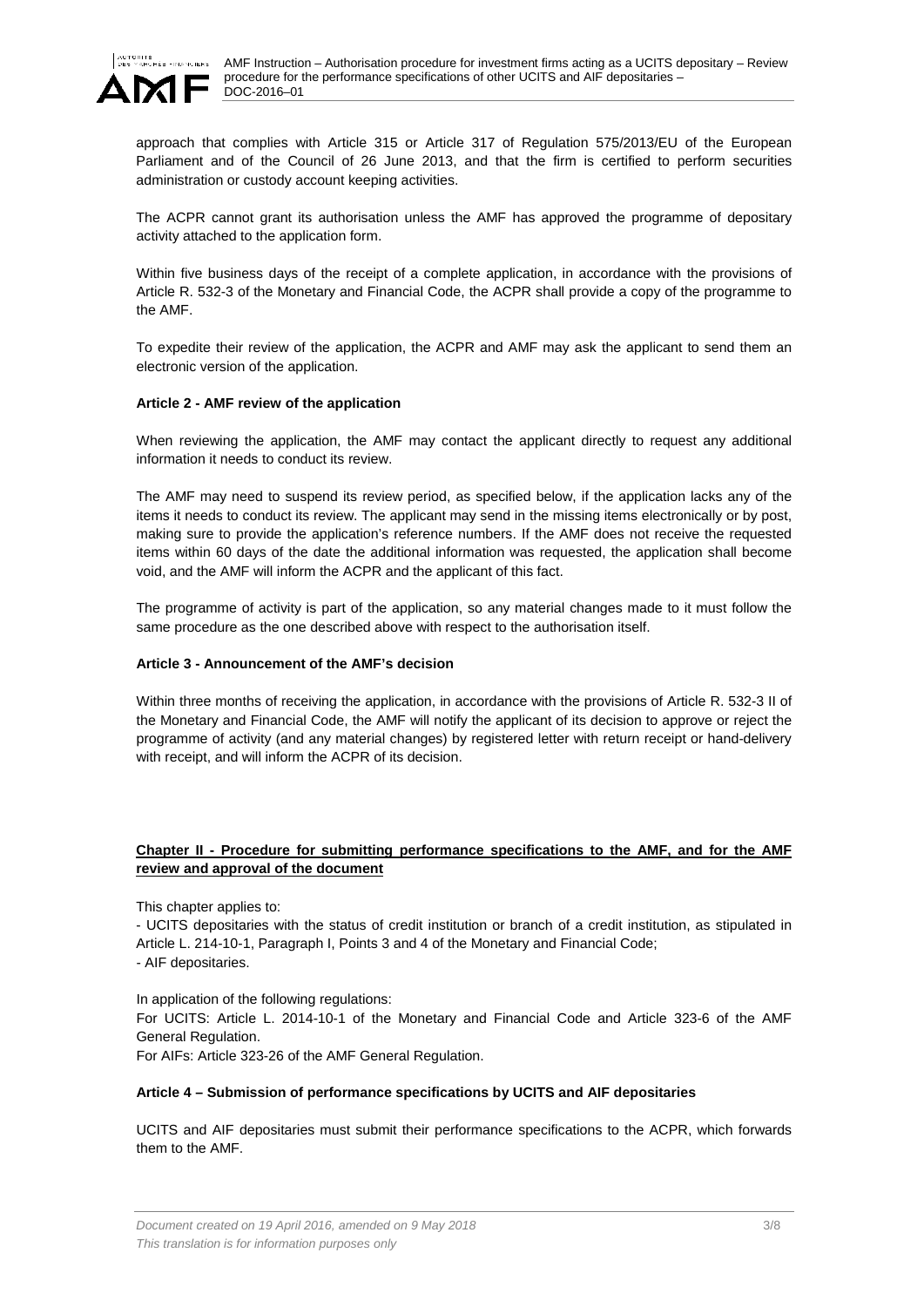

The specifications must be updated and sent to the AMF each time a material change is made by the UCITS and AIF depositaries, in application of Articles 323-6 and 323-26 of the AMF General Regulation.

## <span id="page-3-0"></span>**Article 5 - AMF review of the request to approve performance specifications for a UCITS depositary activity[3](#page-3-4)**

Entities cited in Article 214-10-1, Paragraph I, Points 3 and 4 of the Monetary and Financial Code wishing to exercise a UCITS depositary function must first obtain AMF authorisation of their performance specifications.

When reviewing the performance specifications, the AMF may contact the applicant directly to request any additional information it needs to conduct its review.

The AMF may need to suspend its review period, as specified below, if the specifications lack any of the items it needs to conduct its review. The applicant may send in the missing items electronically or by post, making sure to provide the case reference numbers.

If the AMF does not receive the requested items within 60 days, the request shall become void, and the AMF will inform the applicant of this fact.

Any material changes to the performance specifications must follow the same procedure as the one described above with respect to the authorisation itself.

### <span id="page-3-1"></span>**Article 6 - Announcement of the decision regarding performance specifications for a UCITS depositary activity[4](#page-3-5)**

Within three months of receiving the application, the AMF will notify the applicant of its decision to approve or reject the performance specifications (and any material changes) by registered letter with return receipt or hand-delivery with receipt. It will also inform the ACPR of its decision.

### <span id="page-3-2"></span>**Chapter III – Content of the programme of activity / performance specifications**

The content of the programme of activity and performance specifications is specific to each depositary and incorporates all of the sections described below, in accordance with Article L. 214-10-1 of the Monetary and Financial Code and Book III of the AMF General Regulation.

### <span id="page-3-3"></span>**Article 7 - Organisation of the activity**

The performance specifications / programme of activity shall cover the scope of the activity that the depositary intends to exercise, any related controls, and the mechanisms and resources devoted in France to complying with the rules for organisation and good conduct.

Information software and tools shall be summarised in the document supplied to the AMF, with distinctions specifying the framework for their usage. The methods used to develop, monitor and validate the configuration of these IT tools allow the depositary to verify that the tools it is using are robust, relevant, and operating correctly. Monitoring and control tools shall be configured and validated jointly with an individual or service provider who has appropriate experience.

The service provider shall also disclose if it plans to outsource any of its tasks to third parties. If it does, it must describe the selection process and tell how frequently it reviews the third party providers it has selected both in France and abroad (see below).

<span id="page-3-4"></span> $3$  This article applies to the entities cited in Article L.214-10-1, Paragraph I, Points 3 and 4 of the Monetary and Financial Code.

<span id="page-3-5"></span><sup>4</sup> This article applies to the entities cited in Article L.214-10-1, Paragraph I, Points 3 and 4 of the Monetary and Financial Code.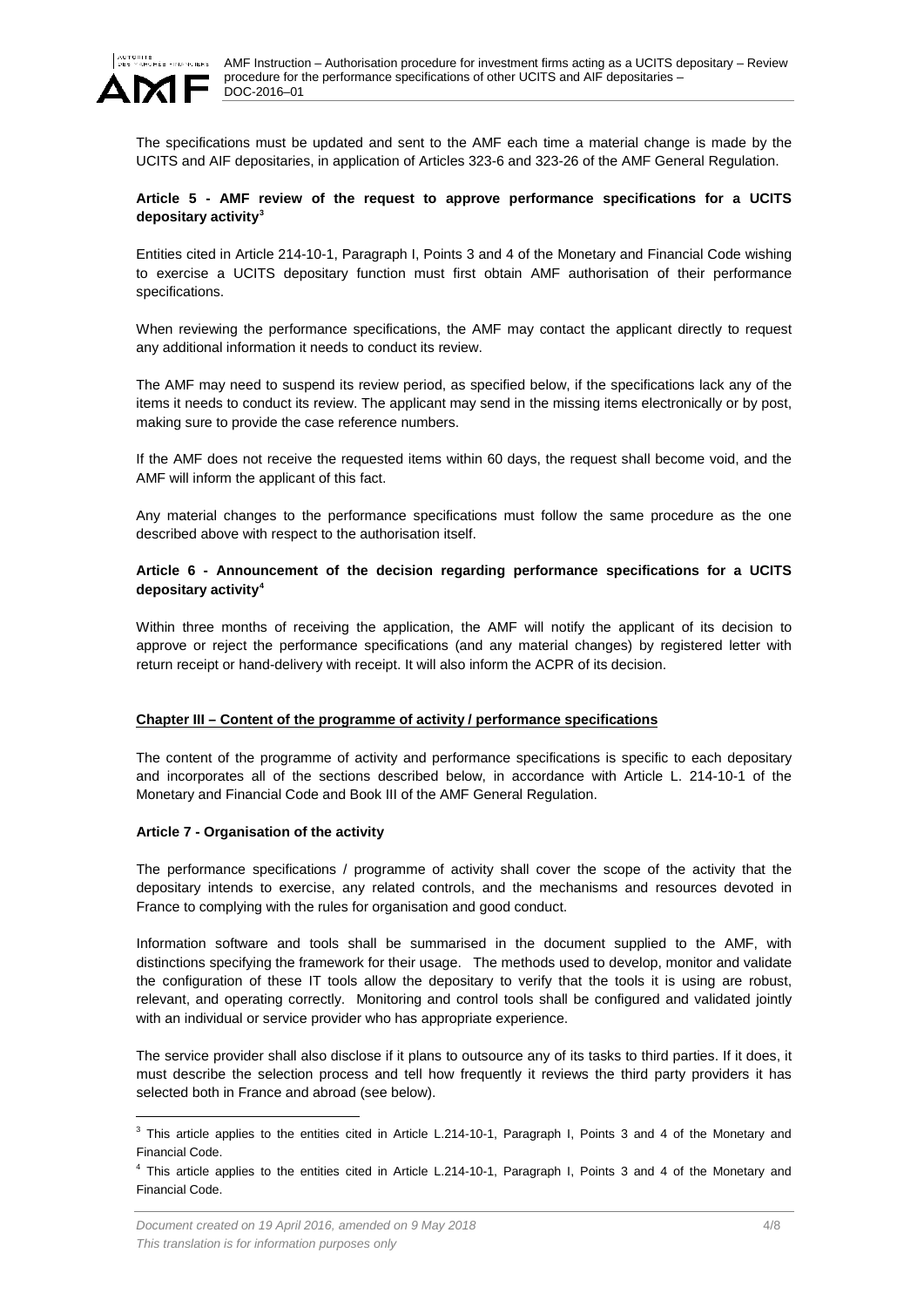

In addition, any entity wishing to exercise a depositary activity for the first time must specify:

- the activity that it wants to develop, including the specific types and numbers of UCITS and AIFs, the investment strategies of the client management companies, and the markets on which it will be trading (as a function of the activity of its clients);
- the human resources to be allocated, the expected flow of funds, and the corresponding costs, i.e. a business plan for the next three years, with the financial assumptions explicitly stated. The performance specifications / programme of activity must clearly define the terms and conditions for receiving and paying compensation related to the depositary activity. The applicant must show a diagram of the relationships between the various participants involved in carrying out this activity and the corresponding flows of compensation.

### <span id="page-4-0"></span>**Article 8 - Human resources**

The depositary shall have sufficient human resources located in France that are suited to performing its depositary activity. These resources must be disclosed in the document supplied to the AMF.

The performance specifications / programme of activity must include an organisational chart showing the individual in charge of the depositary activity, the heads of the various departments involved in the depositary activity, and the management structure of the depositary.

The performance specifications / programme of activity must also indicate the staff located in France and assigned to this activity (depending upon the size of the service provider, the application may include the identities of all employees), as well as how much time they actually spend in France. It would be helpful to include a detailed description of the roles assigned to individuals performing other functions within the group or in other companies. In this case, a separate note detailing the management of conflicts of interest must be attached to the file.

The application must include the *curriculum vitae* of the senior managers, members of governing bodies and the head of the depositary function. These annexes must contain enough detail for AMF staff to gauge the individuals' level of knowledge, skill and experience.

The level of experience of the managers and the head of the depositary function must be suited to the UCITS or AIFs, the strategies pursued by the client management companies, and the financial instruments used.

The performance specifications / programme of activity must include a description of the governance structure and the composition of the governing and supervisory bodies.

If the depositary is part of a group and one of the senior managers wishes to split his or her time with another company in the group, the depositary must take specific measures to ensure that there is a permanent management presence and to prevent any risk of conflict of interest. These measures must be described in the application. In this respect, the AMF considers that a senior manager who spends less than 20% of his or her working hours at the depositary does not constitute an effective managerial function.

The AMF may also request information on how personnel assigned to the depositary function are compensated. This information may include details of the service provider's profit-sharing scheme or variable compensation linked to individual or collective performances (with a description of how the variable portion is calculated, if applicable).

#### <span id="page-4-1"></span>**Article 9 - Shareholders**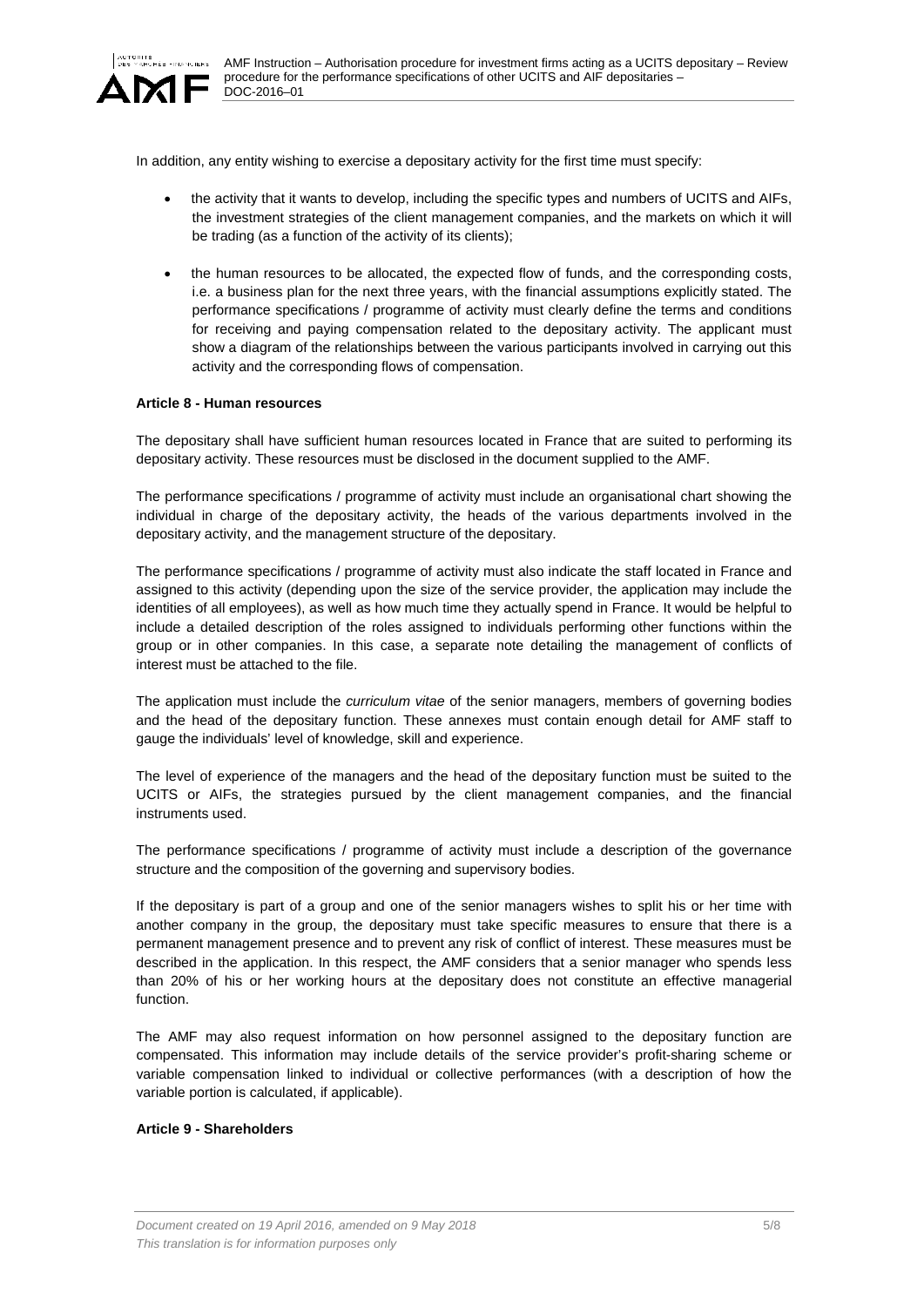

The performance specifications / programme of activity shall include information on the applicant's shareholder structure. The information required covers both direct and indirect shareholders, as well as the percentage ownership of each shareholder.

## <span id="page-5-0"></span>**Article 10 - Establishing a relationship with and monitoring UCITS and AIFs, and their management companies**

The depositary shall set up a sufficient and appropriate system for collecting all information on UCITS or AIFs – and their management companies – necessary for the exercise of its depositary activity, and describe the system in its performance specifications / programme of activity.

The system shall include a mechanism for monitoring UCITS and AIFs (through the winding up or liquidation of the fund) and their management companies for the duration of the relationship. This mechanism must take into account the minimal level of information to be supplied to the management company in the context of the relationship.

### <span id="page-5-1"></span>**Article 11 - Asset custody and data safekeeping**

The depositary shall keep records (notably phone records) of all services it provides, of all activities it carries out and all trades it makes. It must describe the methods used for asset custody, and when custodianship is not possible, the methods used to record and verify asset ownership.

The depositary shall set up a robust custody and safekeeping mechanism, and shall maintain a system of accounting (notably employing double-entry accounting) endowed with technical and human resources located in France in order to trace and back-up all of the data necessary for the exercise of a depositary activity. This shall also include a business continuity plan for its operations in France so that the depositary can carry out its depositary activity in the event of an emergency. This should include sufficient and appropriate back-up equipment and schedules, alternate locations, and systems for warning or communicating with affected parties.

The depositary must confirm that it applies French securities law.

### <span id="page-5-2"></span>**Article 12 - Monitoring fund flows and omnibus accounts**

The depositary shall have effective and suitable methods for monitoring the fund flows of the UCITS or AIFs for which it is responsible, notably the process for opening accounts in the name of the UCITS or AIF, or in the name of the management company; the process for opening omnibus accounts; the persons authorised to make transfers involving those accounts; and the tools used.

# <span id="page-5-3"></span>**Article 13 - Third-party agreements**

The depositary shall supply, in addition to the description of planned activities, descriptions of any planned agreements with third parties in respect of the depositary activity. The details of these agreements must include the depositary's responsibilities vis-à-vis each third party, and any information or reporting received from or sent to the third party.

Agreements to provide services or to make available the group's resources shall be analysed in light of the principle of autonomy and the rules governing potential conflicts of interest.

# <span id="page-5-4"></span>**Article 14 - Control by the depositary**

The depositary shall set up, in France, an effective control mechanism for UCITS or AIF activities and describe it in its performance specifications / programme of activity. It must include the human resources located in France and assigned to the activity, as well as the monitoring and control of the activity and the entities to which it outsources certain aspects of its depositary remit. The organisation and methods must respect Article L. 214-10-1 of the Monetary and Financial Code and the provisions of the AMF General Regulation.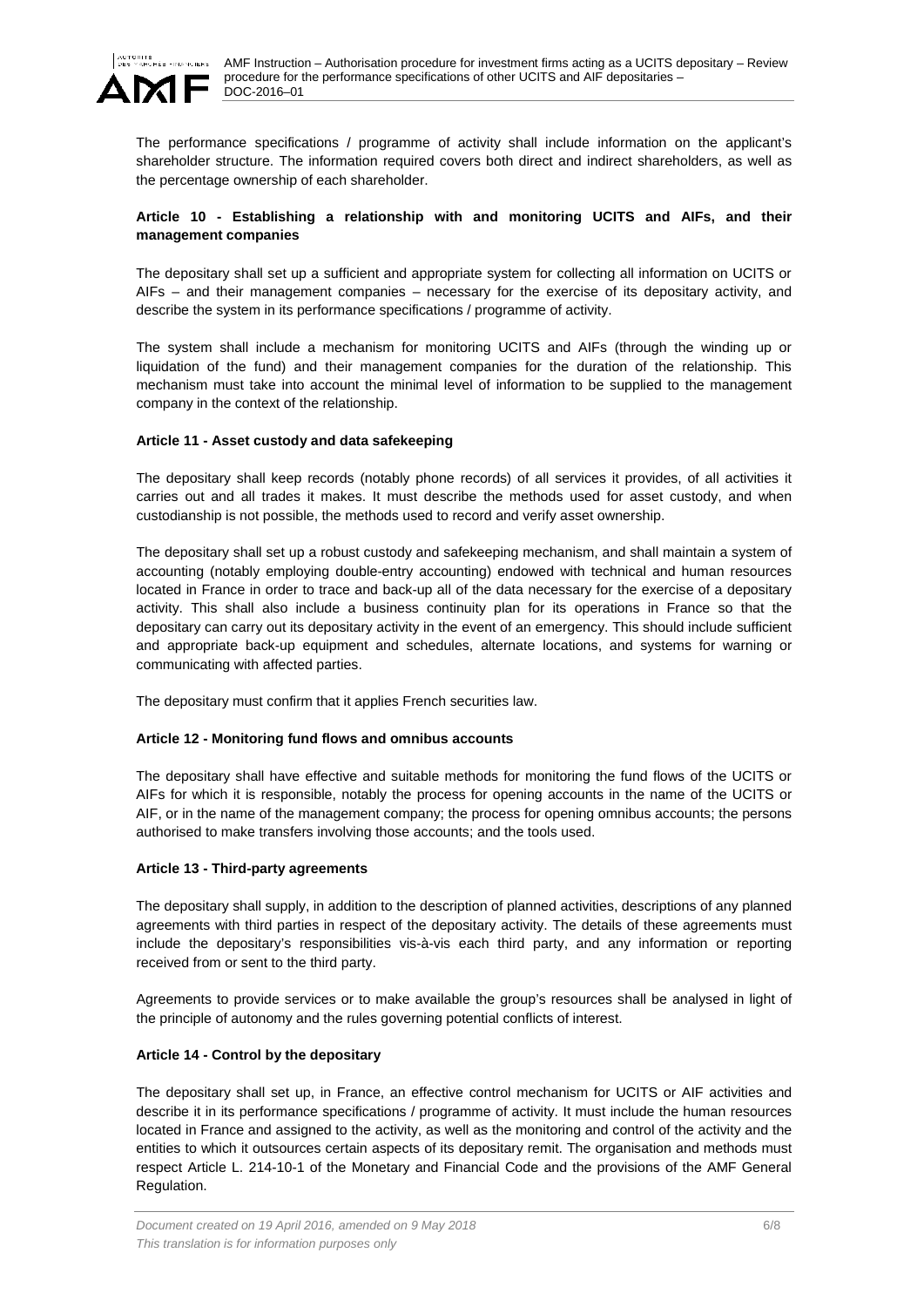

The functional reporting line must be specified, as well as the amount of time that the person(s) in charge of the various levels of control actually spend in France and the frequency of the controls, with distinctions made for:

- the controls central to the depositary's mission, notably those cited in Articles L. 214-10-5 and L. 214-24-8 of the Monetary and Financial Code: trades of units or shares in UCITS or AIFs; calculation of the value of those units or shares; instructions executed at the request of the UCITS or AIF or the management company; compliance with legal and regulatory provisions and the provisions included in the instruments of incorporation and prospectus of the UCITS or AIF;
- if applicable, controls of entities to which tasks are delegated. The depositary must implement effective controls and document them, specifying their frequency, in the performance specifications / programme of activity. These controls may take the form of documentary audits (using documentation collected from the entities to which tasks are delegated) or on-site inspections (at the entities' premises). The depositary must also have effective traceability and reporting systems, which must be described in the performance specifications / programme of activity.

It is also necessary to specify the information transmitted to the depositary's senior managers and the mechanism for alerting management and responding to malfunctions. The depositary shall keep a record of documents that show that it has performed due diligence with respect to controls and, if applicable, the steps it took once an anomaly was discovered.

The depositary shall implement appropriate and sufficient mechanisms, procedures and policies to ensure that it fulfils its obligations as a depositary, and shall describe them in the document supplied to the AMF. These include:

- Oversight procedures appropriate to the UCITS or AIF and the assets in which it invests (those procedures shall be regularly updated).
- A clear and comprehensive escalation procedure to deal with situations where potential discrepancies are detected in the course of its oversight duties.
- A procedure to verify on a regular basis that there is consistency between the total number of units in the UCITS' or AIF accounts and the total number of outstanding units that appear in the UCITS' or AIF register (as part of its Duties regarding subscription and redemptions).
- A procedure to verify on an ongoing basis that appropriate and coherent procedures are established and applied (and periodically reviewed) for the valuation of the assets of the UCITS or AIF in compliance with the applicable national law and with the UCITS or AIF rules or instruments of incorporation.
- An escalation procedure when the calculation of the value of the units of the UCITS or AIF has not been performed in compliance with applicable law or the UCITS or AIF rules or with instruments of incorporation.
- An appropriate procedure to verify that instructions of the management company or the investment company comply with applicable laws and regulations and with the UCITS or AIF rules and instruments of incorporation. This procedure details the escalation intervention where the UCITS or AIF has breached one of the limits or restrictions.
- A procedure to detect any situation where consideration in transactions involving the assets of the UCITS is not remitted to the UCITS and to request the restitution of the assets.
- A procedure to reconcile all cash flow movements and to identify significant cash flows and cash flows which could be inconsistent with the UCITS' or AIF operations. The depositary carries a full review of the reconciliation process at least once a year, and ensures that the cash accounts opened in the name of the investment company or in the name of the management company acting on behalf of the UCITS or AIF or in the name of the depositary acting on behalf of the UCITS or AIF are included in the reconciliation process.
- A procedure to verify that registered assets cannot be assigned, transferred, exchanged or delivered without the depositary or the third party to whom the safekeeping has been delegated having been informed of such transaction.